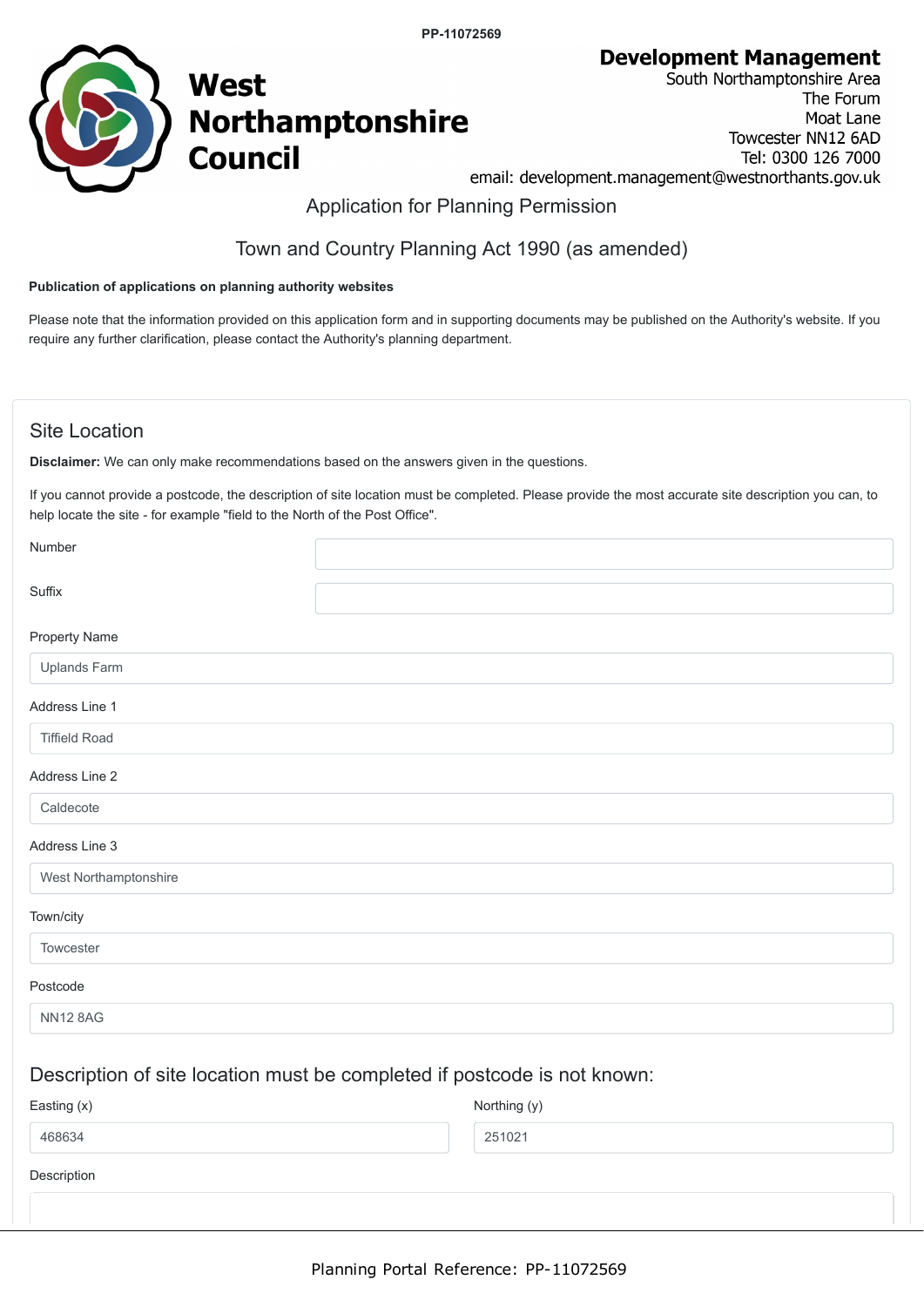# Applicant Details

## Name/Company

#### Title

#### J and B D

#### First name

#### Surname

#### Tustain

#### Company Name

### Address

#### Address line 1

Uplands Farm Tiffield Road

#### Address line 2

Caldecote

#### Address line 3

West Northamptonshire

#### Town/City

Towcester

#### **Country**

#### Postcode

NN12 8AG

Are you an agent acting on behalf of the applicant?

#### Yes  $ONo$

## Contact Details

Primary number

Secondary number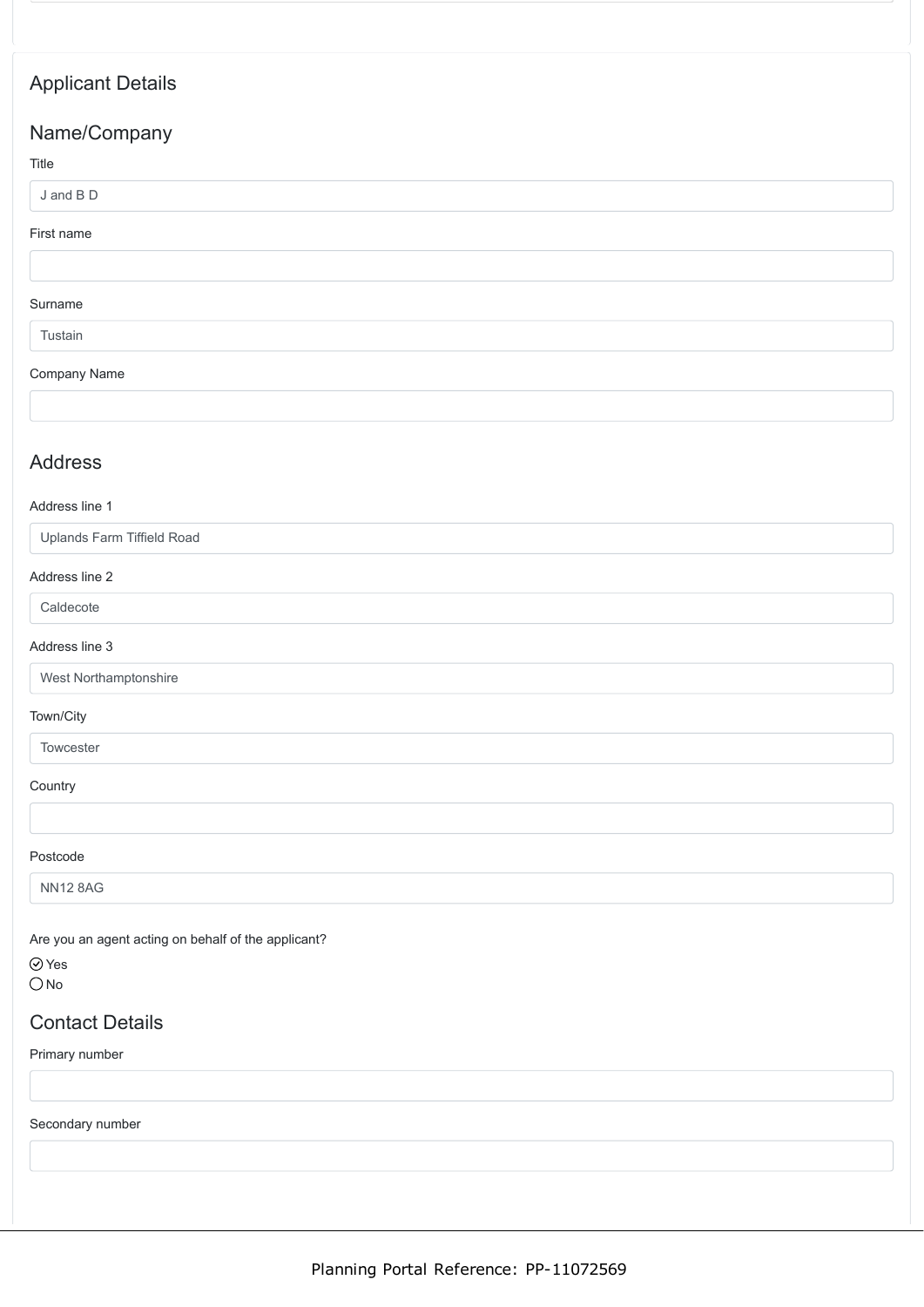Fax number

#### Email address

Agent Details

## Name/Company

Title

#### Mr

First name

### Ian

Surname

## Taylor

### Company Name

Berrys

### Address

#### Address line 1

| $\sim$<br>- |  |
|-------------|--|
|             |  |

#### Address line 2

42 Headlands

#### Address line 3

#### Town/City

Kettering

#### **Country**

#### undefined

#### Postcode

NN15 7HR

# Contact Details

#### Primary number

\*\*\*\*\* REDACTED \*\*\*\*\*\*

#### Secondary number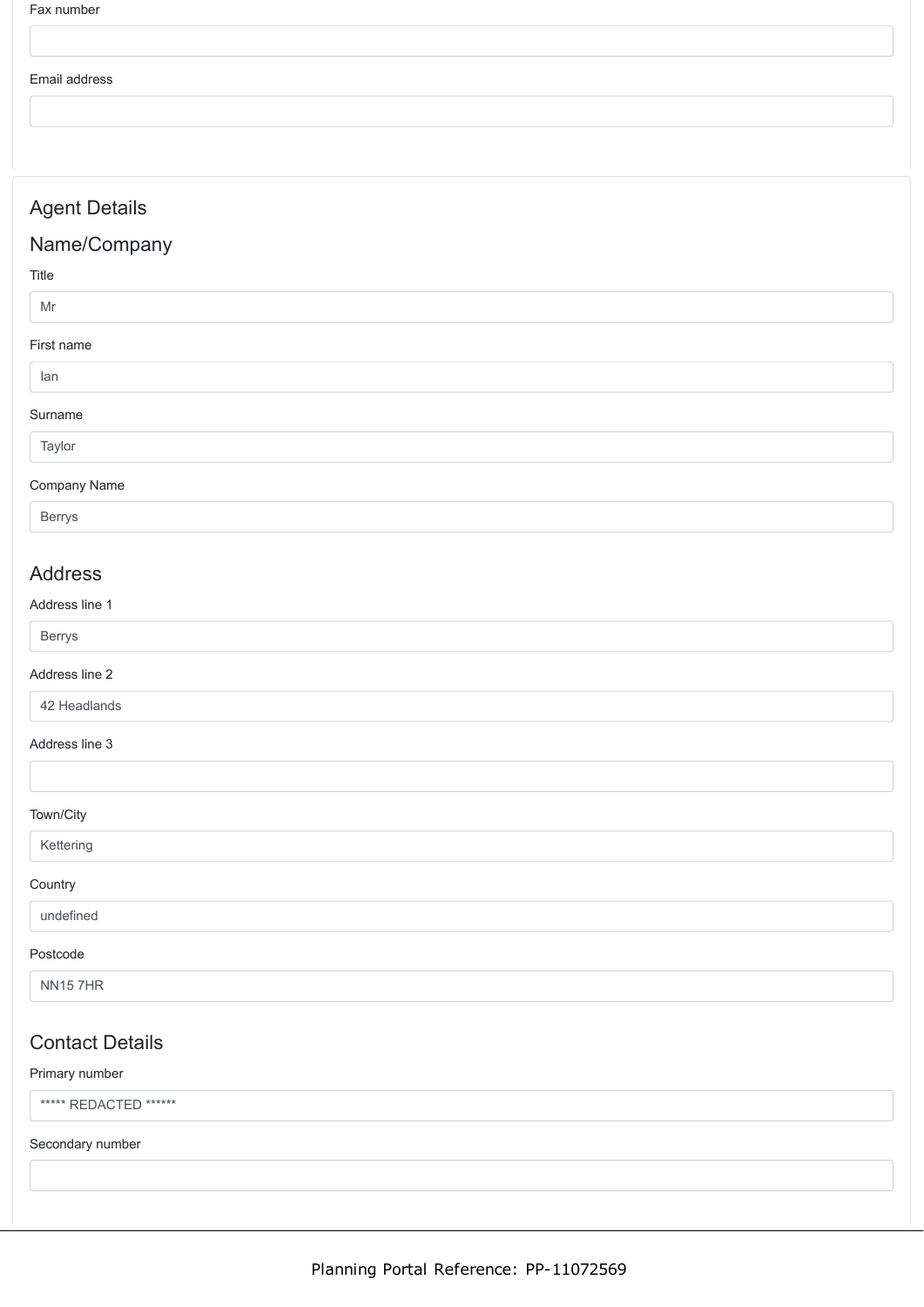Fax number

#### Email address

\*\*\*\*\* REDACTED \*\*\*\*\*\*

### Site Area

What is the measurement of the site area? (numeric characters only).

| 0.47     |  |
|----------|--|
| Unit     |  |
| Hectares |  |

### Description of the Proposal

Please note in regard to:

- **Fire Statements** From 1 August 2021, planning applications for buildings of over 18 metres (or 7 stories) tall containing more than one [dwelling will require a 'Fire Statement' for the application to be considered valid. There are some exemptions. View government planning](https://www.gov.uk/guidance/fire-safety-and-high-rise-residential-buildings-from-1-august-2021) guidance on fire statements or [access the fire statement template and guidance](https://www.gov.uk/government/publications/planning-application-forms-templates-for-local-planning-authorities#attachment_5328788).
- **Permission In Principle** If you are applying for Technical Details Consent on a site that has been granted Permission In Principle, please include the relevant details in the description below.
- **Public Service Infrastructure** From 1 August 2021, applications for certain public service infrastructure developments will be eligible for faster determination timeframes. See help for further details or [view government planning guidance on determination periods](https://www.gov.uk/guidance/determining-a-planning-application#what-are-the-time-periods-for-determining-a-planning-application).

#### **Description**

Please describe details of the proposed development or works including any change of use

Extension to existing agricultrual building and remodelling and extension works

Has the work or change of use already started?

○ Yes No

# Existing Use

Please describe the current use of the site

Agriculutral farm yard

Is the site currently vacant?

 $\bigcap$  Yes  $\odot$ No

**Does the proposal involve any of the following? If Yes, you will need to submit an appropriate contamination assessment with your application.**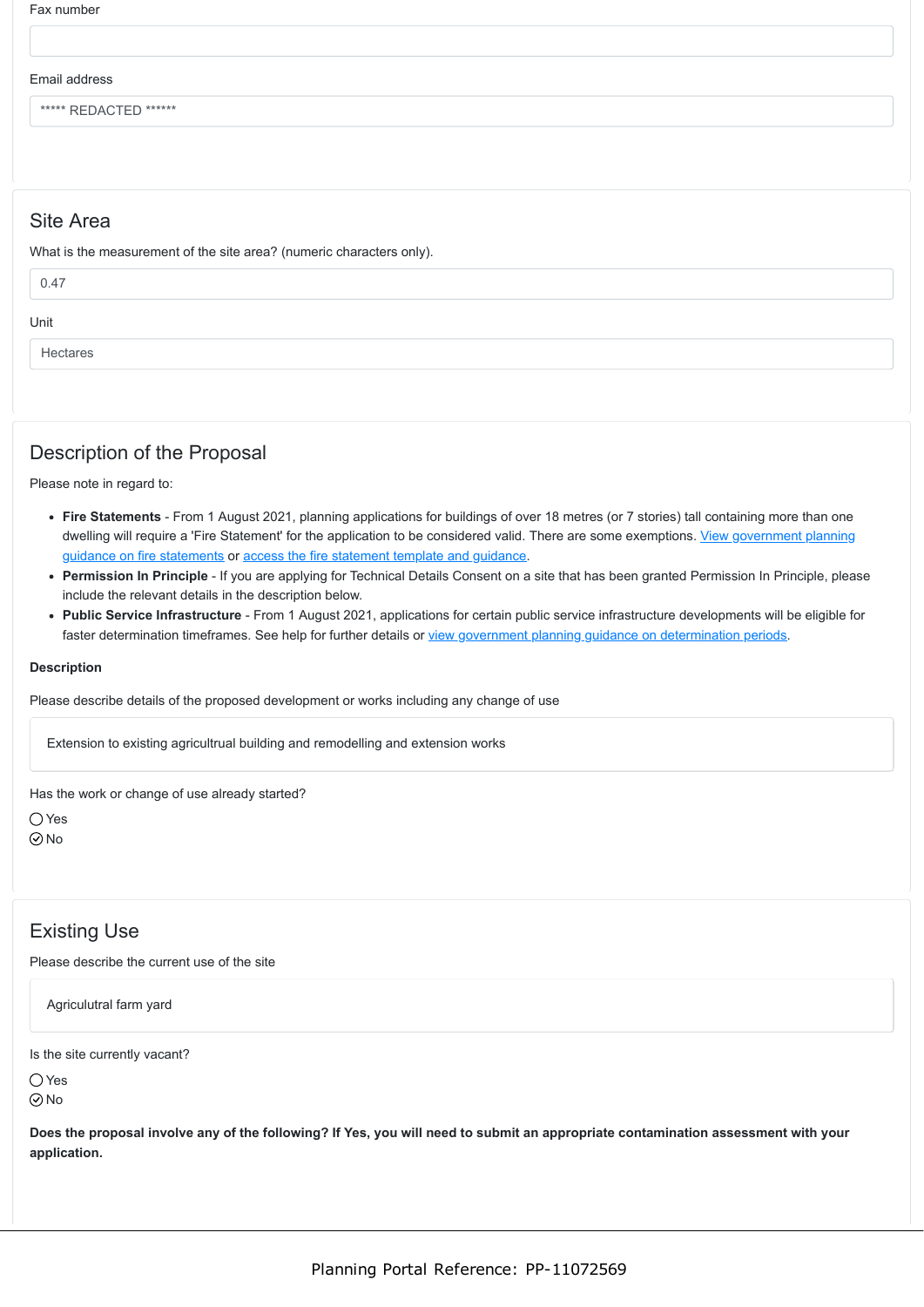Land which is known to be contaminated

Yes No

Land where contamination is suspected for all or part of the site

 $\bigcirc$  Yes

No

A proposed use that would be particularly vulnerable to the presence of contamination

O Yes

 $\odot$ No

### **Materials**

Does the proposed development require any materials to be used externally?

Yes

 $\bigcirc$  No

Please provide a description of existing and proposed materials and finishes to be used externally (including type, colour and name for each material)

| Type:<br>Walls                                                                                                         |
|------------------------------------------------------------------------------------------------------------------------|
| <b>Existing materials and finishes:</b><br>N/A                                                                         |
| Proposed materials and finishes:<br>Part concrete panelling and timber boarding.                                       |
| Type:<br>Roof                                                                                                          |
| <b>Existing materials and finishes:</b><br>N/A                                                                         |
| Proposed materials and finishes:<br>Fibre cement roof sheeting                                                         |
| Are you supplying additional information on submitted plans, drawings or a design and access statement?<br>$\odot$ Yes |

 $\bigcap$ No

If Yes, please state references for the plans, drawings and/or design and access statement

Please refer to the accompanying covering letter.

# Pedestrian and Vehicle Access, Roads and Rights of Way

Is a new or altered vehicular access proposed to or from the public highway?

O Yes

 $\odot$  No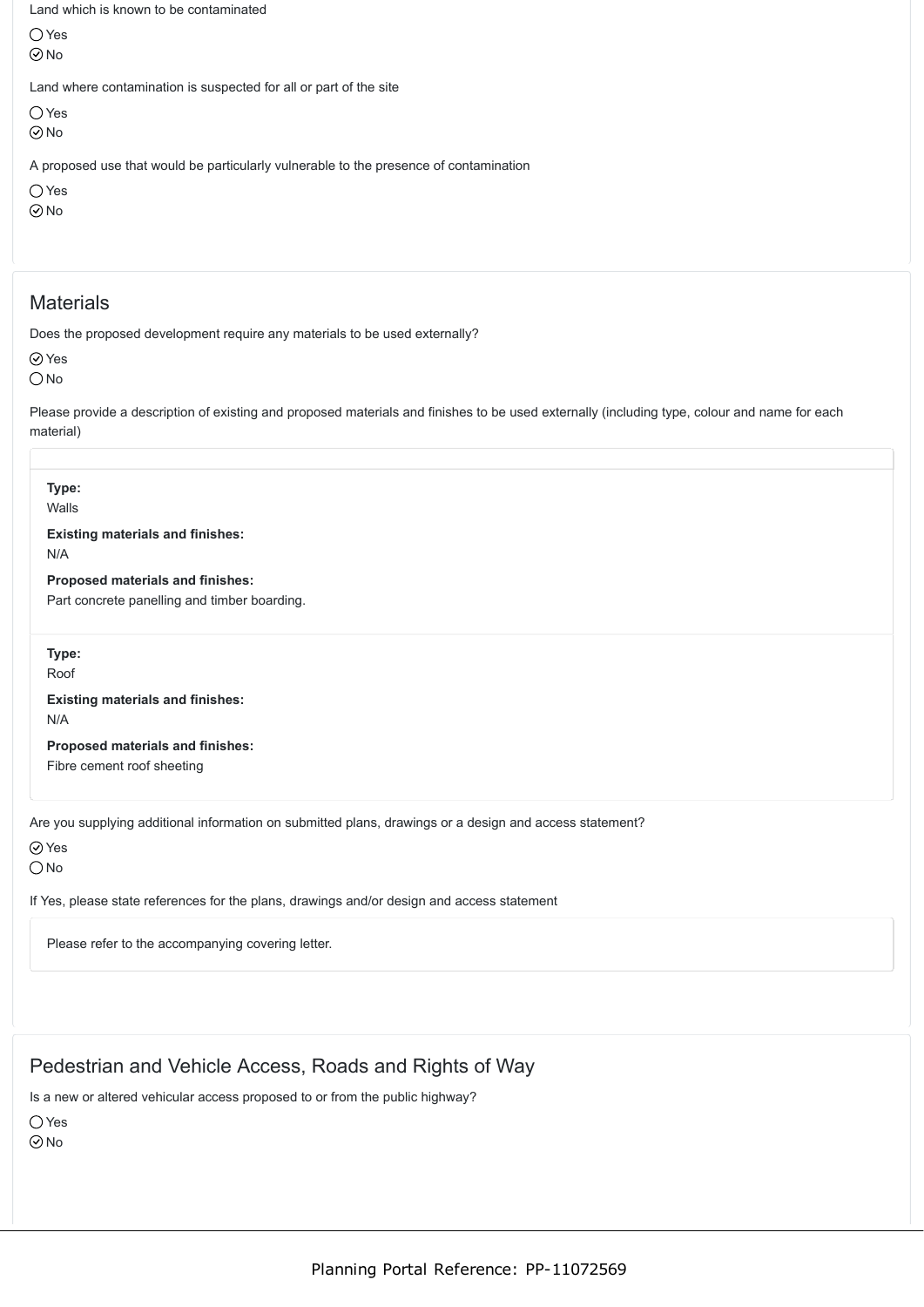Is a new or altered pedestrian access proposed to or from the public highway?

Yes  $\odot$ No

Are there any new public roads to be provided within the site?

○ Yes  $\odot$ No

Are there any new public rights of way to be provided within or adjacent to the site?

 $\bigcirc$  Yes

 $\odot$  No

Do the proposals require any diversions/extinguishments and/or creation of rights of way?

 $\bigcap$  Yes  $\odot$ No

# Vehicle Parking

Does the site have any existing vehicle/cycle parking spaces or will the proposed development add/remove any parking spaces?

 $\bigcap$  Yes

 $\odot$  No

# Trees and Hedges

Are there trees or hedges on the proposed development site?

 $\bigcirc$  Yes  $\odot$ No

And/or: Are there trees or hedges on land adjacent to the proposed development site that could influence the development or might be important as part of the local landscape character?

 $\bigcap$  Yes  $\odot$ No

**If Yes to either or both of the above, you may need to provide a full tree survey, at the discretion of the local planning authority. If a tree survey is required, this and the accompanying plan should be submitted alongside the application. The local planning authority should make clear on its website what the survey should contain, in accordance with the current 'BS5837: Trees in relation to design, demolition and construction - Recommendations'.**

# Assessment of Flood Risk

Is the site within an area at risk of flooding? (Check the location on the Government's [Flood map for planning.](https://flood-map-for-planning.service.gov.uk/) You should also refer to national [standing advice](https://www.gov.uk/guidance/flood-risk-assessment-standing-advice) and your local planning authority requirements for information as necessary.)

Yes

 $\odot$  No

Is your proposal within 20 metres of a watercourse (e.g. river, stream or beck)?

 $\bigcirc$  Yes

 $\odot$ No

Will the proposal increase the flood risk elsewhere?

○Yes

 $\odot$ No

How will surface water be disposed of?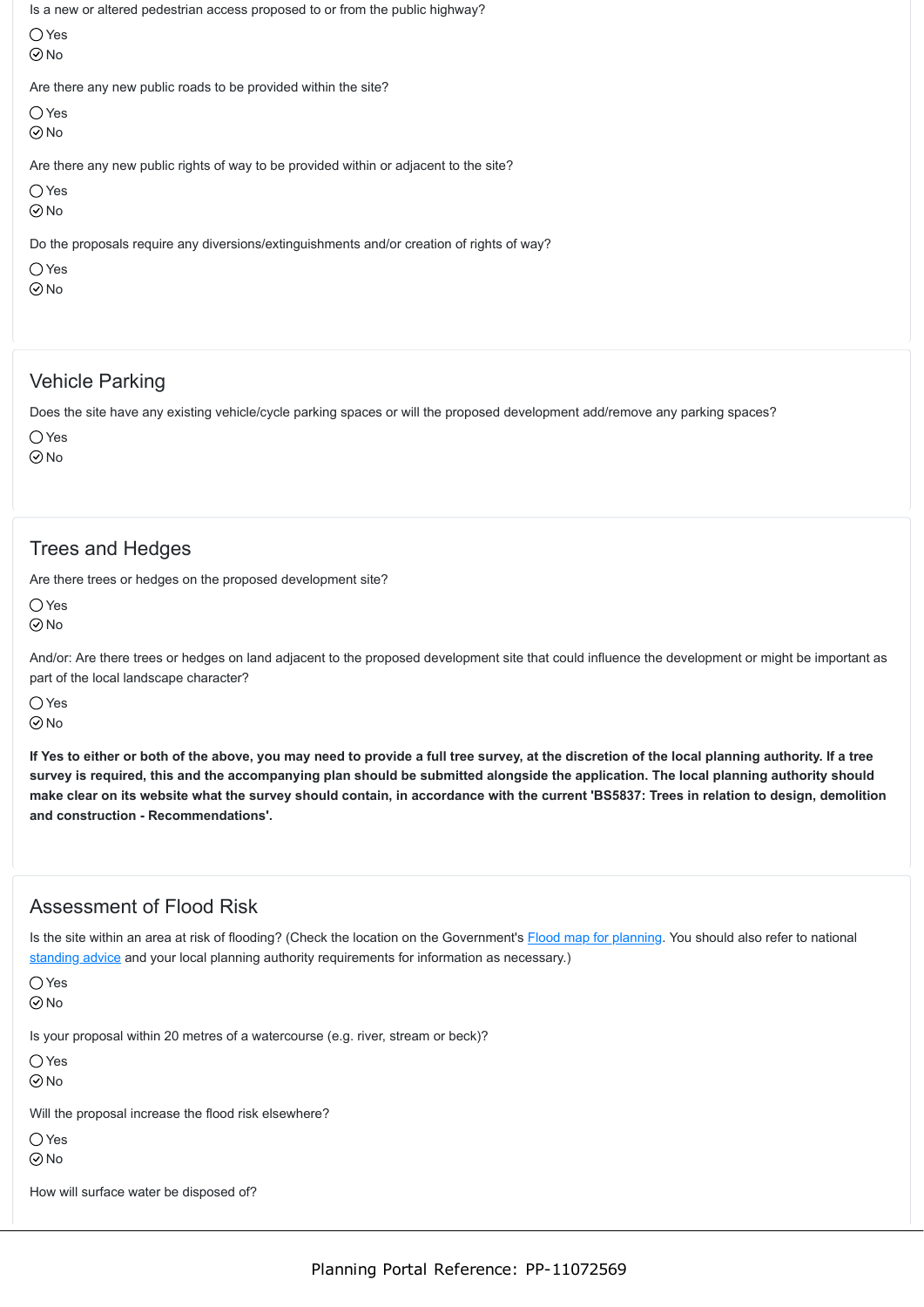- $\triangledown$  Sustainable drainage system
- Existing water course
- □ Soakaway
- □ Main sewer
- Pond/lake

### Biodiversity and Geological Conservation

**Is there a reasonable likelihood of the following being affected adversely or conserved and enhanced within the application site, or on land adjacent to or near the application site?**

**To assist in answering this question correctly, please refer to the help text which provides guidance on determining if any important biodiversity or geological conservation features may be present or nearby; and whether they are likely to be affected by the proposals.**

a) Protected and priority species

 $\bigcirc$  Yes, on the development site

Yes, on land adjacent to or near the proposed development  $\odot$ No

- b) Designated sites, important habitats or other biodiversity features
- Yes, on the development site
- Yes, on land adjacent to or near the proposed development  $\odot$ No

c) Features of geological conservation importance

- $\bigcap$  Yes, on the development site
- Yes, on land adjacent to or near the proposed development  $\odot$ No

#### **Supporting information requirements**

Where a development proposal is likely to affect features of biodiversity or geological conservation interest, you will need to submit, with the application, sufficient information and assessments to allow the local planning authority to determine the proposal.

Failure to submit all information required will result in your application being deemed invalid. It will not be considered valid until all information required by the local planning authority has been submitted.

Your local planning authority will be able to advise on the content of any assessments that may be required.

### Foul Sewage

Please state how foul sewage is to be disposed of:

Mains sewer

- $\Box$  Septic tank
- □ Package treatment plant
- □ Cess pit
- $\Box$  Other
- Unknown

Are you proposing to connect to the existing drainage system?

- Yes
- $\odot$ No
- Unknown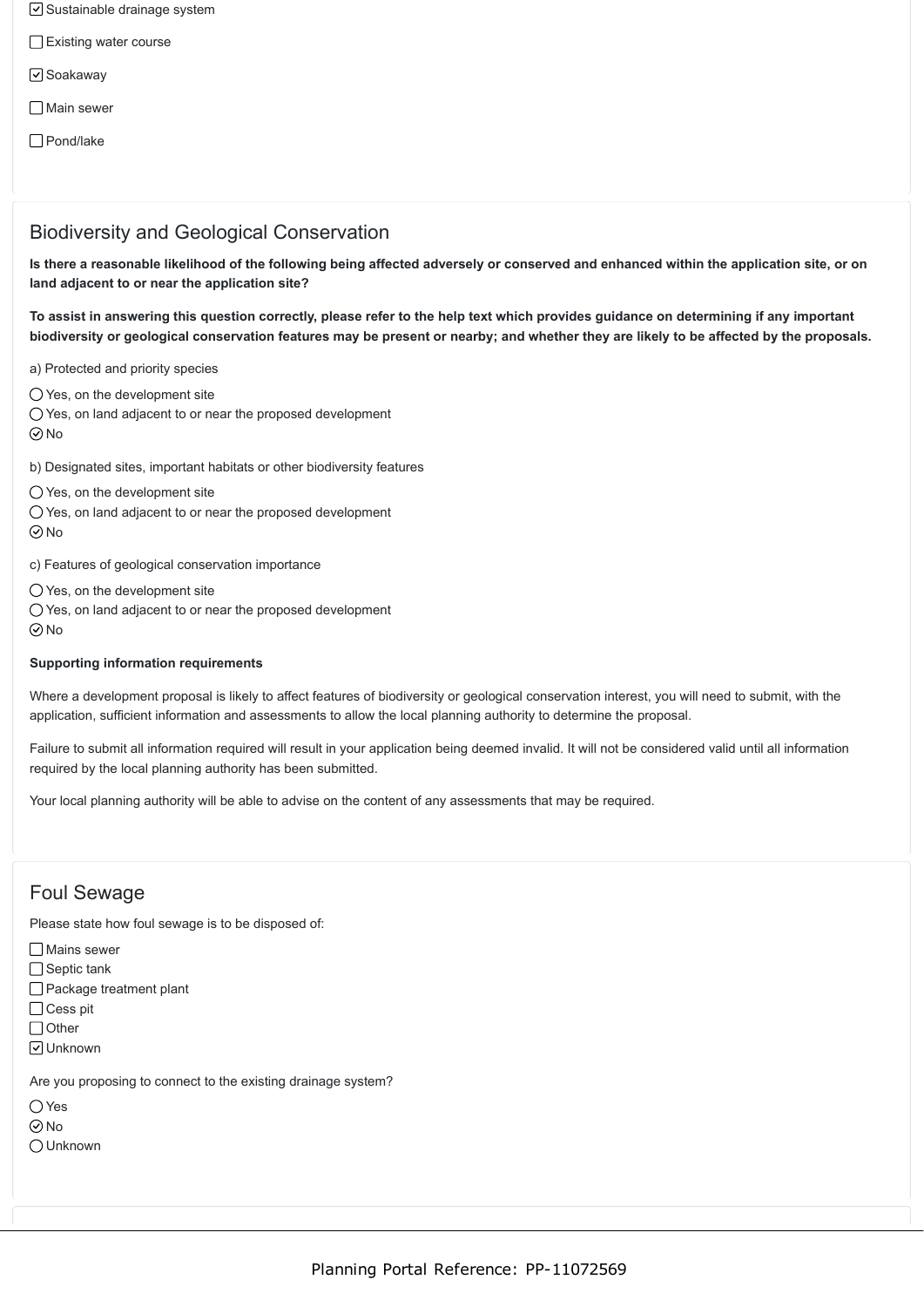### Waste Storage and Collection

Do the plans incorporate areas to store and aid the collection of waste?

Yes No

Have arrangements been made for the separate storage and collection of recyclable waste?

```
Yes
\odotNo
```
## Trade Effluent

Does the proposal involve the need to dispose of trade effluents or trade waste?

Yes  $\odot$ No

## Residential/Dwelling Units

Does your proposal include the gain, loss or change of use of residential units?

 $\bigcirc$  Yes No

## All Types of Development: Non-Residential Floorspace

Does your proposal involve the loss, gain or change of use of non-residential floorspace? Note that 'non-residential' in this context covers all uses except Use Class C3 Dwellinghouses.

⊙ Yes

 $\bigcirc$  No

Please add details of the Use Classes and floorspace.

**Following changes to Use Classes on 1 September 2020: The list includes the now revoked Use Classes A1-5, B1, and D1-2 that should not be used in most cases. Also, the list does not include the newly introduced Use Classes E and F1-2. To provide details in relation to these or any 'Sui Generis' use, select 'Other' and specify the use where prompted. Multiple 'Other' options can be added to cover each individual use. [View further information on Use Classes.](https://www.planningportal.co.uk/info/200130/common_projects/9/change_of_use)**

**Use Class:** Other (Please specify) **Other (Please specify):** Agriculutral building extension **Existing gross internal floorspace (square metres):** 0 **Gross internal floorspace to be lost by change of use or demolition (square metres):**  $\Omega$ **Total gross new internal floorspace proposed (including changes of use) (square metres):** 306 **Net additional gross internal floorspace following development (square metres):** 306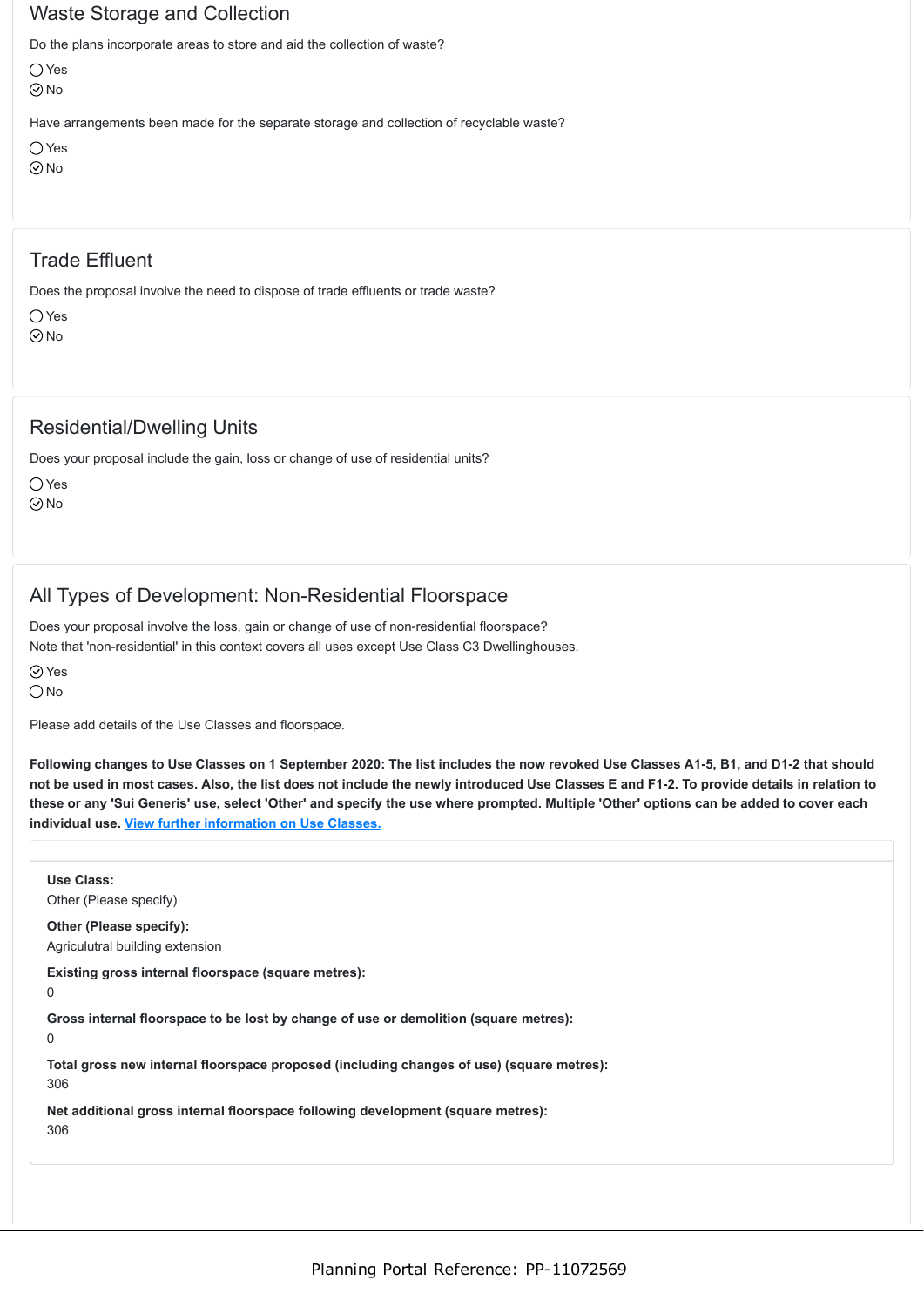| floorspace (square<br>metres) | Totals Existing gross internal Gross internal floorspace to be lost<br>by change of use or demolition<br>(square metres) | Total gross new internal floorspace<br>proposed (including changes of use)<br>(square metres) | Net additional gross internal<br>floorspace following development<br>(square metres) |
|-------------------------------|--------------------------------------------------------------------------------------------------------------------------|-----------------------------------------------------------------------------------------------|--------------------------------------------------------------------------------------|
|                               |                                                                                                                          | 306                                                                                           | 306                                                                                  |
|                               |                                                                                                                          |                                                                                               |                                                                                      |

#### **Loss or gain of rooms**

For hotels, residential institutions and hostels please additionally indicate the loss or gain of rooms:

### Employment

Are there any existing employees on the site or will the proposed development increase or decrease the number of employees? O Yes

 $\odot$ No

### Hours of Opening

Are Hours of Opening relevant to this proposal?

 $\bigcirc$  Yes No

### Industrial or Commercial Processes and Machinery

Does this proposal involve the carrying out of industrial or commercial activities and processes?

○ Yes

 $\odot$ No

Is the proposal for a waste management development?

○ Yes

 $\odot$ No

### Hazardous Substances

Does the proposal involve the use or storage of Hazardous Substances?

 $\bigcap$  Yes

 $\odot$ No

### Site Visit

Can the site be seen from a public road, public footpath, bridleway or other public land?

Yes No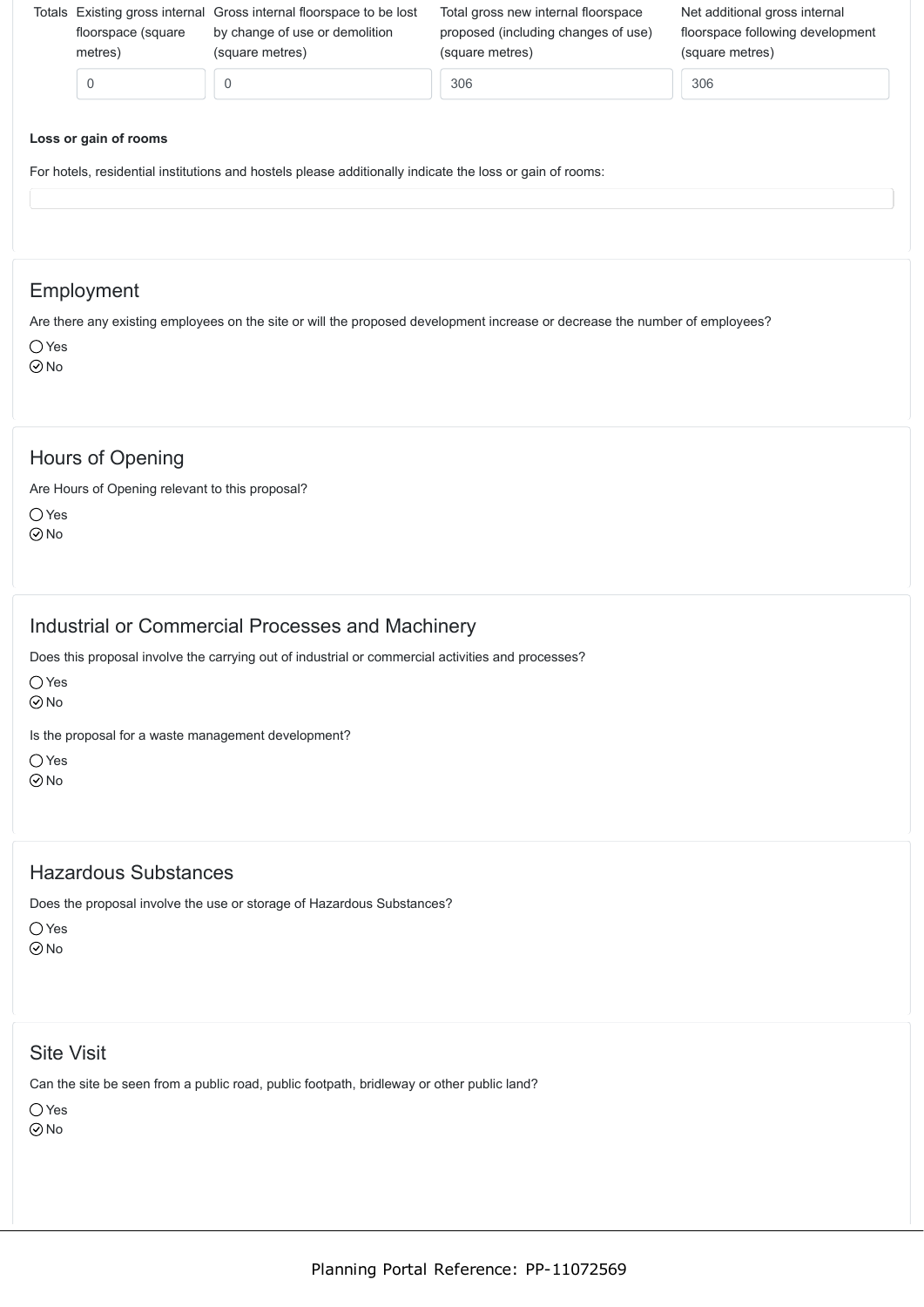If the planning authority needs to make an appointment to carry out a site visit, whom should they contact?

- $\odot$  The agent
- $\bigcirc$  The applicant
- $\bigcirc$  Other person

## Pre-application Advice

Has assistance or prior advice been sought from the local authority about this application?

○ Yes

 $\odot$ No

# Authority Employee/Member

**With respect to the Authority, is the applicant and/or agent one of the following:**

- **(a) a member of staff**
- **(b) an elected member**
- **(c) related to a member of staff**
- **(d) related to an elected member**

It is an important principle of decision-making that the process is open and transparent.

For the purposes of this question, "related to" means related, by birth or otherwise, closely enough that a fair-minded and informed observer, having considered the facts, would conclude that there was bias on the part of the decision-maker in the Local Planning Authority.

Do any of the above statements apply?

 $\bigcap$  Yes

 $\odot$  No

## Ownership Certificates and Agricultural Land Declaration

## Certificates under Article 14 - Town and Country Planning (Development Management Procedure) (England) Order 2015 (as amended)

Please answer the following questions to determine which Certificate of Ownership you need to complete: A, B, C or D.

Is the applicant the sole owner of all the land to which this application relates; and has the applicant been the sole owner for more than 21 days?

Yes  $\bigcirc$  No

Is any of the land to which the application relates part of an Agricultural Holding?

Yes

 $\bigcirc$  No

Can you give appropriate notice to all the other owners/agricultural tenants? (Select 'Yes' if there are no other owners/agricultural tenants)

⊙ Yes

 $\bigcap$ No

## Certificate Of Ownership - Certificate B

#### **I certify/ The applicant certifies that:**

- **I have/The applicant has given the requisite notice to everyone else (as listed below) who, on the day 21 days before the date of this application, was the owner\* and/or agricultural tenant\*\* of any part of the land or building to which this application relates; or**
- **The applicant is the sole owner of all the land or buildings to which this application relates and there are no other owners\* and/or agricultural tenants\*\*.**